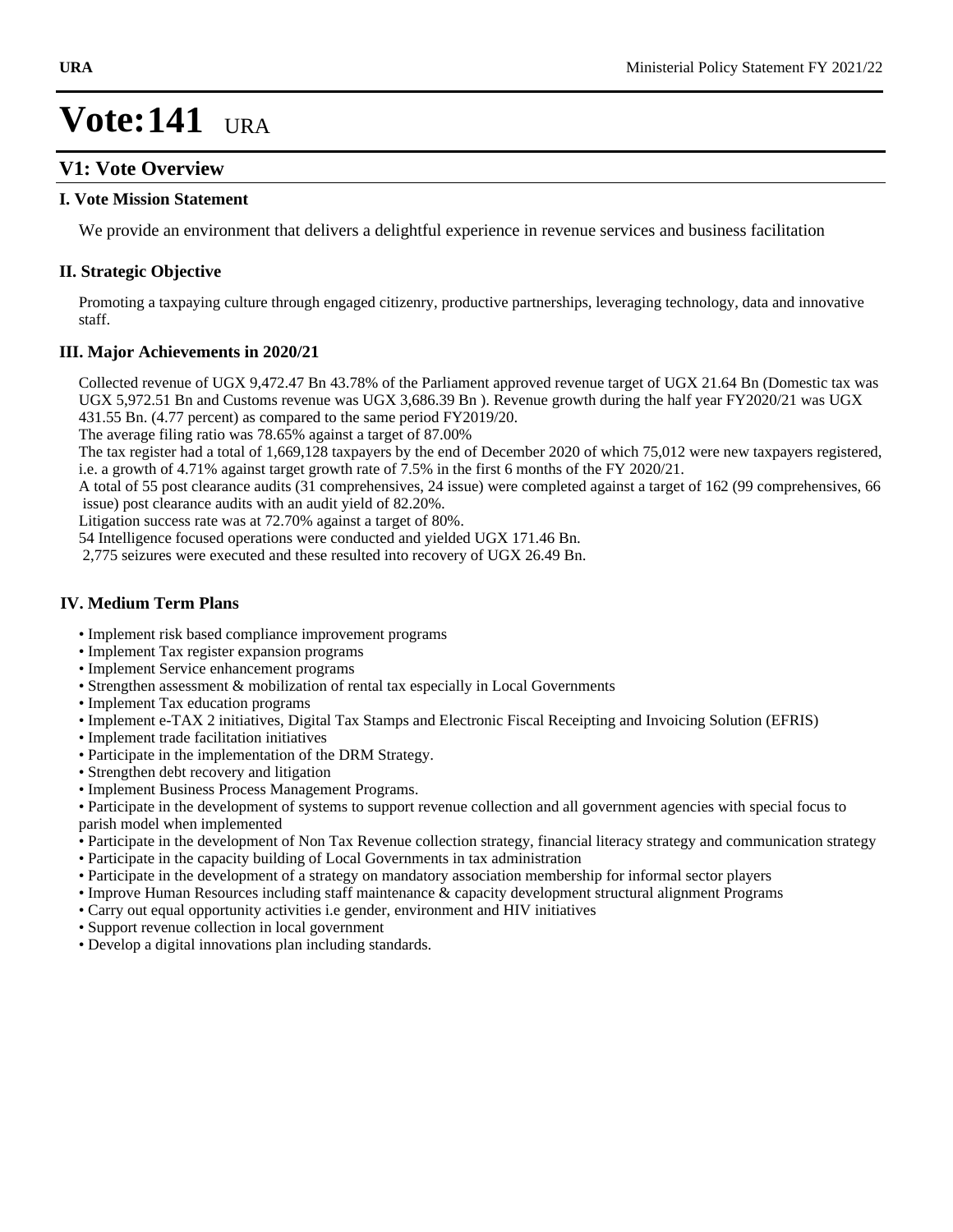## **V. Snapshot Of Medium Term Budget Allocations**

## **Table 5.1: Overview of Vote Expenditures (UShs Billion)**

|           |                                                      |                    |               | 2020/21                                   |         | <b>MTEF Budget Projections</b> |         |         |         |
|-----------|------------------------------------------------------|--------------------|---------------|-------------------------------------------|---------|--------------------------------|---------|---------|---------|
|           |                                                      | 2019/20<br>Outturn | <b>Budget</b> | <b>Approved Expenditure</b><br>by End Dec | 2021/22 | 2022/23                        | 2023/24 | 2024/25 | 2025/26 |
| Recurrent | Wagel                                                | 143.015            | 163.264       | 70.921                                    | 205.495 | 215.770                        | 215.770 | 215.770 | 215.770 |
|           | Non Wage                                             | 224.428            | 229.757       | 161.147                                   | 286.921 | 286.921                        | 286.921 | 286.921 | 286.921 |
| Devt.     | GoU                                                  | 40.309             | 43.640        | 7.312                                     | 44.244  | 44.244                         | 44.244  | 44.244  | 44.244  |
|           | Ext. Fin.                                            | 0.000              | 0.000         | 0.000                                     | 0.000   | 0.000                          | 0.000   | 0.000   | 0.000   |
|           | <b>GoU</b> Total                                     | 407.752            | 436.660       | 239.380                                   | 536.660 | 546.935                        | 546.935 | 546.935 | 546.935 |
|           | <b>Total GoU+Ext Fin (MTEF)</b>                      | 407.752            | 436.660       | 239.380                                   | 536.660 | 546.935                        | 546.935 | 546.935 | 546.935 |
|           | <b>Arrears</b>                                       | 0.000              | 0.000         | 0.000                                     | 0.000   | 0.000                          | 0.000   | 0.000   | 0.000   |
|           | <b>Total Budget</b>                                  | 407.752            | 436.660       | 239.380                                   | 536.660 | 546.935                        | 546.935 | 546.935 | 546.935 |
|           | <b>A.I.A Total</b>                                   | N/A                | N/A           | N/A                                       | N/A     | N/A                            | N/A     | N/A     | N/A     |
|           | <b>Grand Total</b>                                   | 407.752            | 436.660       | 239.380                                   | 536.660 | 546.935                        | 546.935 | 546.935 | 546.935 |
|           | <b>Total Vote Budget</b><br><b>Excluding Arrears</b> | 407.752            | 436.660       | 239.380                                   | 536.660 | 546.935                        | 546.935 | 546.935 | 546.935 |

### **Table 5.2: Budget Allocation by Programme (UShs Billion)**

|                                 | 2021/22 Draft Estimates |          |              |
|---------------------------------|-------------------------|----------|--------------|
| <b>Billion Uganda Shillings</b> | GoU                     | Ext. Fin | <b>Total</b> |
| Development Plan Implementation | 536.660                 | 0.000    | 536.660      |
| <b>Grand Total:</b>             | 536.660                 | 0.000    | 536.660      |
| <b>Total excluding Arrears</b>  | 536.660                 | 0.000    | 536.660      |

## **VI. Budget By Economic Clasification**

**Table V6.1 2020/21 and 2021/22 Budget Allocations by Item**

|                                       |         | 2020/21 Approved Budget |       |              |         | 2021/22 Draft Estimates |              |
|---------------------------------------|---------|-------------------------|-------|--------------|---------|-------------------------|--------------|
| Billion Uganda Shillings              | GoU     | Ext. Fin                | AIA   | <b>Total</b> | GoU     | Ext. Fin                | <b>Total</b> |
| <b>Output Class: Outputs Provided</b> | 393.020 | 0.000                   | 0.000 | 393.020      | 492.416 | 0.000                   | 492.416      |
| 211 Wages and Salaries                | 176.222 | 0.000                   | 0.000 | 176.222      | 225.794 | 0.000                   | 225.794      |
| 212 Social Contributions              | 31.653  | 0.000                   | 0.000 | 31.653       | 38.099  | 0.000                   | 38.099       |
| 213 Other Employee Costs              | 9.240   | 0.000                   | 0.000 | 9.240        | 13.750  | 0.000                   | 13.750       |
| 221 General Expenses                  | 103.033 | 0.000                   | 0.000 | 103.033      | 115.341 | 0.000                   | 115.341      |
| 222 Communications                    | 9.244   | 0.000                   | 0.000 | 9.244        | 9.244   | 0.000                   | 9,244        |
| 223 Utility and Property Expenses     | 8.012   | 0.000                   | 0.000 | 8.012        | 8.816   | 0.000                   | 8.816        |
| 224 Supplies and Services             | 2.394   | 0.000                   | 0.000 | 2.394        | 1.401   | 0.000                   | 1.401        |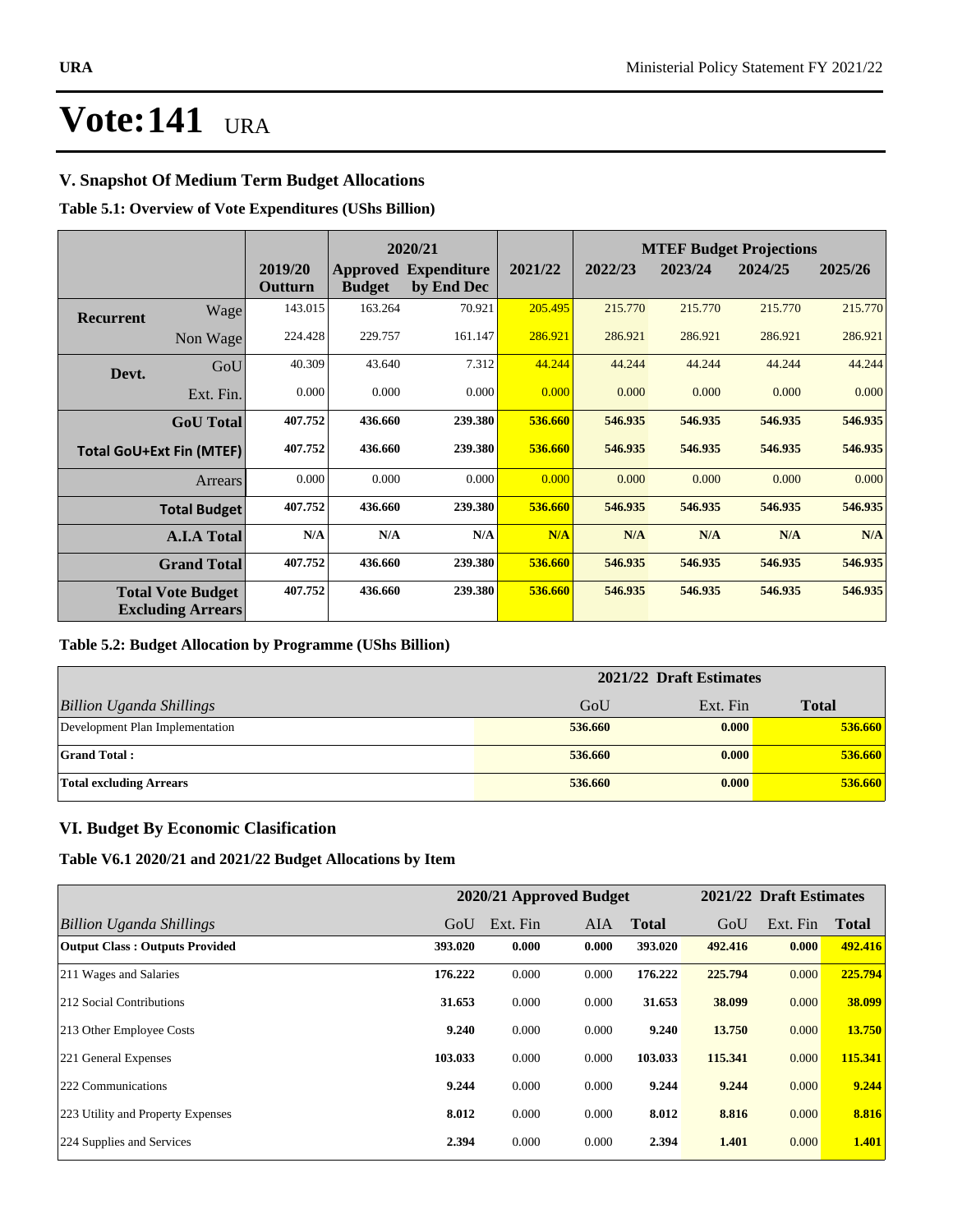| 225 Professional Services              | 1.100   | 0.000 | 0.000 | 1.100   | 1.100   | 0.000 | 1.100   |
|----------------------------------------|---------|-------|-------|---------|---------|-------|---------|
| 226 Insurances and Licenses            | 6.933   | 0.000 | 0.000 | 6.933   | 6.933   | 0.000 | 6.933   |
| 227 Travel and Transport               | 20.111  | 0.000 | 0.000 | 20.111  | 22.615  | 0.000 | 22.615  |
| 228 Maintenance                        | 23.480  | 0.000 | 0.000 | 23.480  | 47.725  | 0.000 | 47.725  |
| 273 Employer social benefits           | 0.400   | 0.000 | 0.000 | 0.400   | 0.400   | 0.000 | 0.400   |
| 282 Miscellaneous Other Expenses       | 1.200   | 0.000 | 0.000 | 1.200   | 1.200   | 0.000 | 1.200   |
| <b>Output Class: Capital Purchases</b> | 43.640  | 0.000 | 0.000 | 43.640  | 44.244  | 0.000 | 44.244  |
| <b>312 FIXED ASSETS</b>                | 43.640  | 0.000 | 0.000 | 43.640  | 44.244  | 0.000 | 44.244  |
| <b>Grand Total:</b>                    | 436.660 | 0.000 | 0.000 | 436.660 | 536.660 | 0.000 | 536.660 |
| <b>Total excluding Arrears</b>         | 436.660 | 0.000 | 0.000 | 436.660 | 536.660 | 0.000 | 536.660 |

## VII. Budget By Sub-Subprogramme, Department And Project

## **Table V7.1: Past Expenditure Outturns and Medium Term Projections by Sub-SubProgramme,Department and Project**

| Billion Uganda shillings                                            |                                     | FY 2020/21                |                                   |                                             | <b>Medium Term Projections</b> |         |         |         |
|---------------------------------------------------------------------|-------------------------------------|---------------------------|-----------------------------------|---------------------------------------------|--------------------------------|---------|---------|---------|
|                                                                     | <b>FY 2019/20</b><br><b>Outturn</b> | Approved<br><b>Budget</b> | <b>Spent By</b><br><b>End Dec</b> | 2021-22<br><b>Proposed</b><br><b>Budget</b> | 2022-23                        | 2023-24 | 2024-25 | 2025-26 |
| <b>18 Administration and Support</b><br><b>Services</b>             | 197.992                             | 217.735                   | 84.602                            | 218.766                                     | 222.876                        | 222.876 | 222.876 | 222.876 |
| 02 Internal Audit and Compliance                                    | 8.836                               | 8.235                     | 3.111                             | 8.332                                       | 9.550                          | 9.550   | 9.550   | 9.550   |
| 03 Corporate services                                               | 113.772                             | 133.113                   | 60.785                            | 127.947                                     | 131.054                        | 131.054 | 131.054 | 131.054 |
| 04 Legal Services                                                   | 8.909                               | 8.708                     | 3.826                             | 10.406                                      | 10.646                         | 10.646  | 10.646  | 10.646  |
| 0653 Support to URA Projects                                        | 40.309                              | 0.000                     | 0.000                             | 0.000                                       | 0.000                          | 0.000   | 0.000   | 0.000   |
| 08 Research & Planning, Public<br><b>Awarenessand Tax Education</b> | 26.167                              | 24.039                    | 9.569                             | 27.838                                      | 27.383                         | 27.383  | 27.383  | 27.383  |
| 1622 Retooling of Uganda Revenue Authority                          | 0.000                               | 43.640                    | 7.312                             | 44.244                                      | 44.244                         | 44.244  | 44.244  | 44.244  |
| 54 Revenue Collection &<br><b>Administration</b>                    | 209.759                             | 218.925                   | 154.778                           | 317.894                                     | 324.058                        | 324.058 | 324.058 | 324.058 |
| 05 Domestic Taxes                                                   | 100.501                             | 109.365                   | 107.134                           | 161.760                                     | 158.554                        | 158.554 | 158.554 | 158.554 |
| 06 Customs                                                          | 96.438                              | 98.356                    | 42.752                            | 140.159                                     | 151.420                        | 151.420 | 151.420 | 151.420 |
| 07 Tax Investigations                                               | 12.821                              | 11.204                    | 4.892                             | 15.974                                      | 14.085                         | 14.085  | 14.085  | 14.085  |
| <b>Total for the Vote</b>                                           | 407.752                             | 436.660                   | 239.380                           | 536.660                                     | 546.935                        | 546.935 | 546.935 | 546.935 |
| <b>Total Excluding Arrears</b>                                      | 407.752                             | 436.660                   | 239.380                           | 536.660                                     | 546.935                        | 546.935 | 546.935 | 546.935 |

## **VIII. Sub-SubProgramme Performance and Medium Term Plans**

## **Table V8.1: Sub-SubProgramme Outcome and Outcome Indicators**

|                             | <b>Sub-SubProgramme:</b> 18 Administration and Support Services |
|-----------------------------|-----------------------------------------------------------------|
| Objective :                 | Improve institutional performance                               |
| <b>Responsible Officer:</b> | John Musinguzi Rujoki                                           |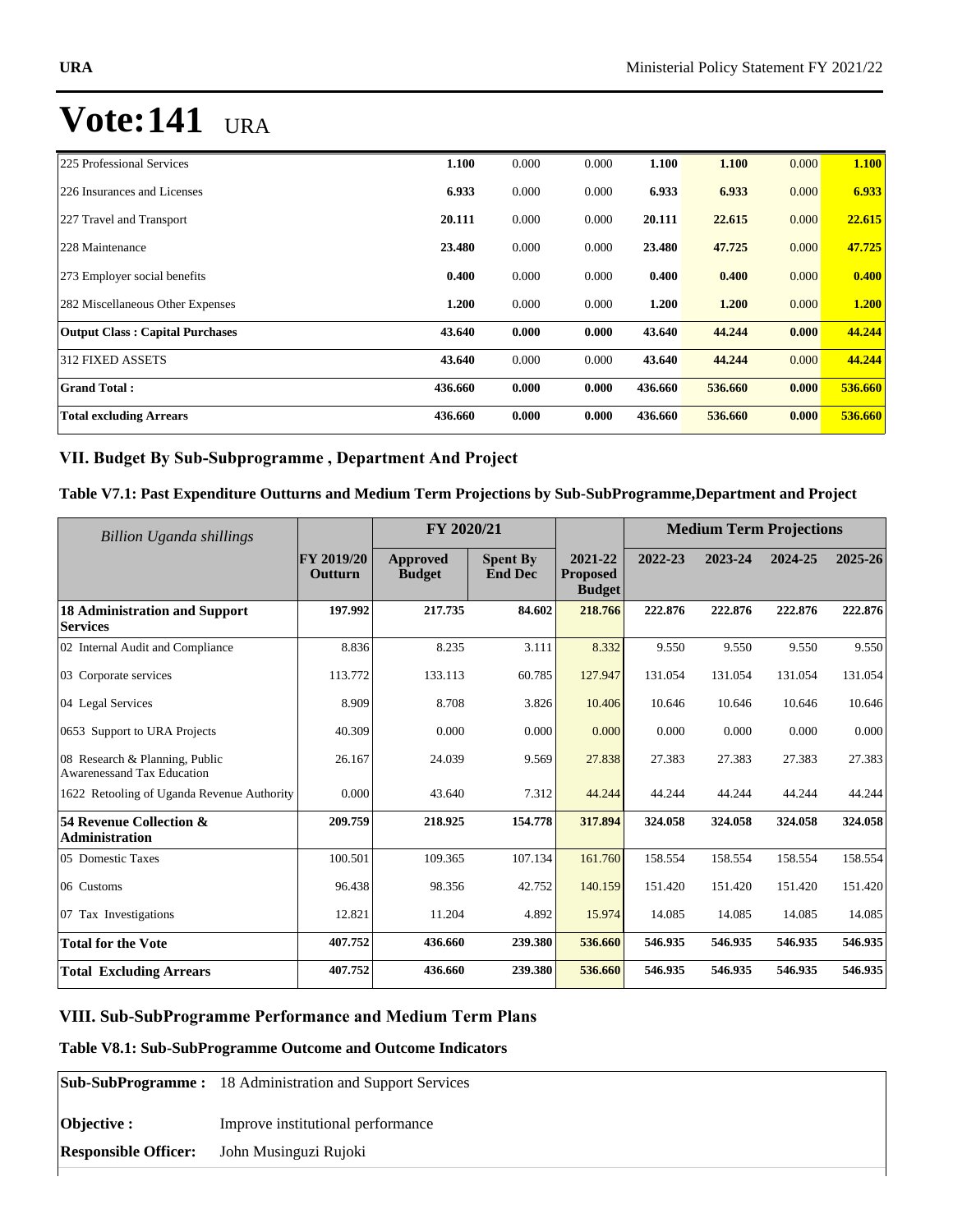| <b>Outcome:</b>                                  | Efficient and effective institutional performance                  |                 |                            |                            |            |            |  |  |  |
|--------------------------------------------------|--------------------------------------------------------------------|-----------------|----------------------------|----------------------------|------------|------------|--|--|--|
| 1. Fiscal Credibility and Sustainability         |                                                                    |                 |                            |                            |            |            |  |  |  |
|                                                  |                                                                    |                 | <b>Performance Targets</b> |                            |            |            |  |  |  |
|                                                  | <b>Outcome Indicators</b>                                          |                 |                            | 2021/22                    | 2022/23    | 2023/24    |  |  |  |
|                                                  |                                                                    | <b>Baseline</b> | <b>Base year</b>           | <b>Target</b>              | Projection | Projection |  |  |  |
| • Level of Strategic plan delivered              |                                                                    | 82.34%          | 201920                     | 80%                        | 80%        | 90%        |  |  |  |
| N/A                                              |                                                                    |                 |                            |                            |            |            |  |  |  |
|                                                  | <b>Sub-SubProgramme:</b> 54 Revenue Collection & Administration    |                 |                            |                            |            |            |  |  |  |
| Objective:                                       | Maximise Revenue                                                   |                 |                            |                            |            |            |  |  |  |
| <b>Responsible Officer:</b>                      | John Musinguzi Rujoki                                              |                 |                            |                            |            |            |  |  |  |
| <b>Outcome:</b>                                  | Maximum revenue                                                    |                 |                            |                            |            |            |  |  |  |
| 1. Fiscal Credibility and Sustainability         |                                                                    |                 |                            |                            |            |            |  |  |  |
|                                                  |                                                                    |                 |                            | <b>Performance Targets</b> |            |            |  |  |  |
|                                                  | <b>Outcome Indicators</b>                                          |                 |                            | 2021/22                    | 2022/23    | 2023/24    |  |  |  |
|                                                  |                                                                    | <b>Baseline</b> | <b>Base year</b>           | <b>Target</b>              | Projection | Projection |  |  |  |
| · Revenue collection to target                   |                                                                    | 82.3            | 2019                       | 100%                       | 100%       | 100%       |  |  |  |
| <b>Department: 05 Domestic Taxes</b>             |                                                                    |                 |                            |                            |            |            |  |  |  |
| <b>Budget Output: 02 Domestic Tax Collection</b> |                                                                    |                 |                            |                            |            |            |  |  |  |
| Average filling ratio                            |                                                                    |                 |                            | 89%                        | 90%        | 90%        |  |  |  |
| Percentage Growth in taxpayer register           |                                                                    |                 |                            | 15%                        | 15%        | 15%        |  |  |  |
|                                                  | Percentage of Domestic Tax Revenue collected against target        |                 |                            | <b>100%</b>                | 100%       | 100%       |  |  |  |
| Proportion of NTR collected against target.      |                                                                    |                 |                            | 100%                       | 100%       | 100%       |  |  |  |
| <b>Department: 06 Customs</b>                    |                                                                    |                 |                            |                            |            |            |  |  |  |
| <b>Budget Output: 01 Customs Tax Collection</b>  |                                                                    |                 |                            |                            |            |            |  |  |  |
|                                                  | Percentage of Customs tax Revenue collected against target         |                 |                            | 100%                       | 100%       | 100%       |  |  |  |
| Amount of Customs Revenue collected to target    |                                                                    |                 |                            | 8,108.1                    | 8,273      | 8,408      |  |  |  |
| <b>Department: 07 Tax Investigations</b>         |                                                                    |                 |                            |                            |            |            |  |  |  |
| <b>Budget Output: 03 Tax Investigations</b>      |                                                                    |                 |                            |                            |            |            |  |  |  |
|                                                  | No. of Industry based tax investigations carried out to conclusion |                 |                            | 85                         | 85         | 85         |  |  |  |
| Average cost of Tax Administration (DT, CE, TI)  |                                                                    |                 |                            | 313.62                     | 313.62     | 313.62     |  |  |  |

## **IX. Major Capital Investments And Changes In Resource Allocation**

**Table 9.1: Major Capital Investment (Capital Purchases outputs over 0.5Billion)**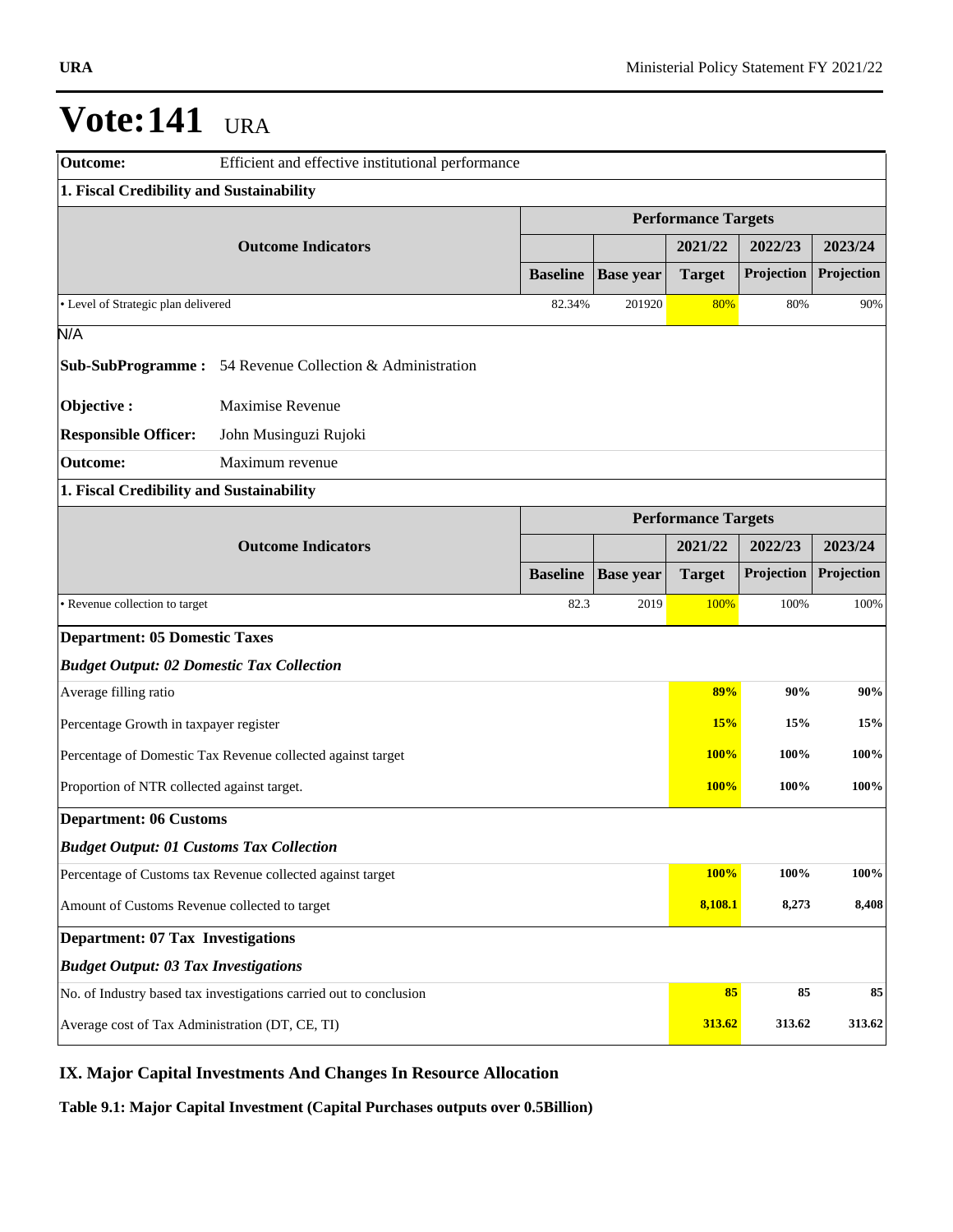| FY 2020/21                                                                                                        | FY 2021/22       |                                                                                                                                                                                                                                                                                                                                                                                                                                                                                                                                                                                                                                                                                                                                                                                                                                                                                                                                                                                                                                                                                                                                                                                                                                                                                                                                                                                                                                                                                                                                                                                                                                                                                                      |                                                      |
|-------------------------------------------------------------------------------------------------------------------|------------------|------------------------------------------------------------------------------------------------------------------------------------------------------------------------------------------------------------------------------------------------------------------------------------------------------------------------------------------------------------------------------------------------------------------------------------------------------------------------------------------------------------------------------------------------------------------------------------------------------------------------------------------------------------------------------------------------------------------------------------------------------------------------------------------------------------------------------------------------------------------------------------------------------------------------------------------------------------------------------------------------------------------------------------------------------------------------------------------------------------------------------------------------------------------------------------------------------------------------------------------------------------------------------------------------------------------------------------------------------------------------------------------------------------------------------------------------------------------------------------------------------------------------------------------------------------------------------------------------------------------------------------------------------------------------------------------------------|------------------------------------------------------|
| <b>Appr. Budget and Planned Outputs</b>                                                                           |                  | <b>Expenditures and Achievements by</b><br>end Dec                                                                                                                                                                                                                                                                                                                                                                                                                                                                                                                                                                                                                                                                                                                                                                                                                                                                                                                                                                                                                                                                                                                                                                                                                                                                                                                                                                                                                                                                                                                                                                                                                                                   | <b>Proposed Budget and Planned</b><br><b>Outputs</b> |
| Vote 141 URA                                                                                                      |                  |                                                                                                                                                                                                                                                                                                                                                                                                                                                                                                                                                                                                                                                                                                                                                                                                                                                                                                                                                                                                                                                                                                                                                                                                                                                                                                                                                                                                                                                                                                                                                                                                                                                                                                      |                                                      |
| Sub-SubProgramme: 14 18 Administration and Support Services                                                       |                  |                                                                                                                                                                                                                                                                                                                                                                                                                                                                                                                                                                                                                                                                                                                                                                                                                                                                                                                                                                                                                                                                                                                                                                                                                                                                                                                                                                                                                                                                                                                                                                                                                                                                                                      |                                                      |
| Development Project : 1622 Retooling of Uganda Revenue Authority                                                  |                  |                                                                                                                                                                                                                                                                                                                                                                                                                                                                                                                                                                                                                                                                                                                                                                                                                                                                                                                                                                                                                                                                                                                                                                                                                                                                                                                                                                                                                                                                                                                                                                                                                                                                                                      |                                                      |
| <b>Budget Output: 14 18 72 Government Buildings and Administrative Infrastructure</b>                             |                  |                                                                                                                                                                                                                                                                                                                                                                                                                                                                                                                                                                                                                                                                                                                                                                                                                                                                                                                                                                                                                                                                                                                                                                                                                                                                                                                                                                                                                                                                                                                                                                                                                                                                                                      |                                                      |
| Construction plans for regional offices initiated<br>Regional Office Blocks refurbished and maintained            |                  | Construction, refurbishment and maintenance<br>plans conducted as planned including:<br>• Final Design Report for construction of<br>offices at Mbale, Masaka, Gulu and staff<br>accommodation quarters at Fortportal<br>submitted, pending MEC approval.<br>• Construction of accommodation for Customs<br>stations - RPO for office and staff<br>accommodation facilities at Ishasha raised and<br>approved.<br>• Servicing and Maintenance of sewage<br>treatment plants at various One Stop Boarder<br>Points (OSBPs), contract signed and entry<br>meeting held with the Best Evaluated bidder<br>ahead of first maintenance cycle.<br>• Fumigation of office premises - 4th<br>fumigation cycle<br>· Construction of Motorcycle sheds, LPO<br>issued to best evaluated bidder for construction<br>of sheds at Awenolowi, Ngomoromo and<br>Madiopei.<br>• Procurement of plumbing equipment -<br>completed and items supplied.<br>• Creation of additional office space above<br>current records office - works ongoing, at<br>overall completion of 60%.<br>• LPOs issued for repair of Pakwach office<br>• Construction of call centre at NIP building,<br>evaluation completed, evaluation report<br>submitted to Contracts Committee for approval.<br>• Additional office repairs: completed for<br>Mukono, HR Building, DPC, entrance gates,<br>landscaping around TID Lab (Phase 2), and<br>partitioning works concluded for Mbarara<br>office<br>• NIP Backyard upgrade<br>• OSBP renovation works - LPO issued for<br>proposed yard and verification repair works at<br>Malaba<br>• Laying of Kinawataka sewer line ongoing,<br>under NWSC supervision.<br>• URA Tower facade cleaning. |                                                      |
| <b>Total Output Cost(Ushs Thousand)</b>                                                                           | 2,600,000        | 266,000                                                                                                                                                                                                                                                                                                                                                                                                                                                                                                                                                                                                                                                                                                                                                                                                                                                                                                                                                                                                                                                                                                                                                                                                                                                                                                                                                                                                                                                                                                                                                                                                                                                                                              | 7,600,000                                            |
| Gou Dev't:                                                                                                        | 2,600,000        | 266,000                                                                                                                                                                                                                                                                                                                                                                                                                                                                                                                                                                                                                                                                                                                                                                                                                                                                                                                                                                                                                                                                                                                                                                                                                                                                                                                                                                                                                                                                                                                                                                                                                                                                                              | 7,600,000                                            |
| Ext Fin:                                                                                                          | $\boldsymbol{0}$ | $\theta$                                                                                                                                                                                                                                                                                                                                                                                                                                                                                                                                                                                                                                                                                                                                                                                                                                                                                                                                                                                                                                                                                                                                                                                                                                                                                                                                                                                                                                                                                                                                                                                                                                                                                             |                                                      |
| A.I.A:                                                                                                            | $\boldsymbol{0}$ | $\boldsymbol{0}$                                                                                                                                                                                                                                                                                                                                                                                                                                                                                                                                                                                                                                                                                                                                                                                                                                                                                                                                                                                                                                                                                                                                                                                                                                                                                                                                                                                                                                                                                                                                                                                                                                                                                     | $\left($                                             |
| Budget Output: 14 18 75 Purchase of Motor Vehicles and Other Transport Equipment                                  |                  |                                                                                                                                                                                                                                                                                                                                                                                                                                                                                                                                                                                                                                                                                                                                                                                                                                                                                                                                                                                                                                                                                                                                                                                                                                                                                                                                                                                                                                                                                                                                                                                                                                                                                                      |                                                      |
| 20 Vehicles acquired on Lease purchase to to facilitate field<br>operations for revenue and compliance management |                  | Procurement of vehicles initiated and acquired<br>on lease as planned to facilitate field operations<br>for revenue and compliance management.                                                                                                                                                                                                                                                                                                                                                                                                                                                                                                                                                                                                                                                                                                                                                                                                                                                                                                                                                                                                                                                                                                                                                                                                                                                                                                                                                                                                                                                                                                                                                       |                                                      |
| <b>Total Output Cost(Ushs Thousand)</b>                                                                           | 8,022,424        | 2,281,212                                                                                                                                                                                                                                                                                                                                                                                                                                                                                                                                                                                                                                                                                                                                                                                                                                                                                                                                                                                                                                                                                                                                                                                                                                                                                                                                                                                                                                                                                                                                                                                                                                                                                            | 8,022,424                                            |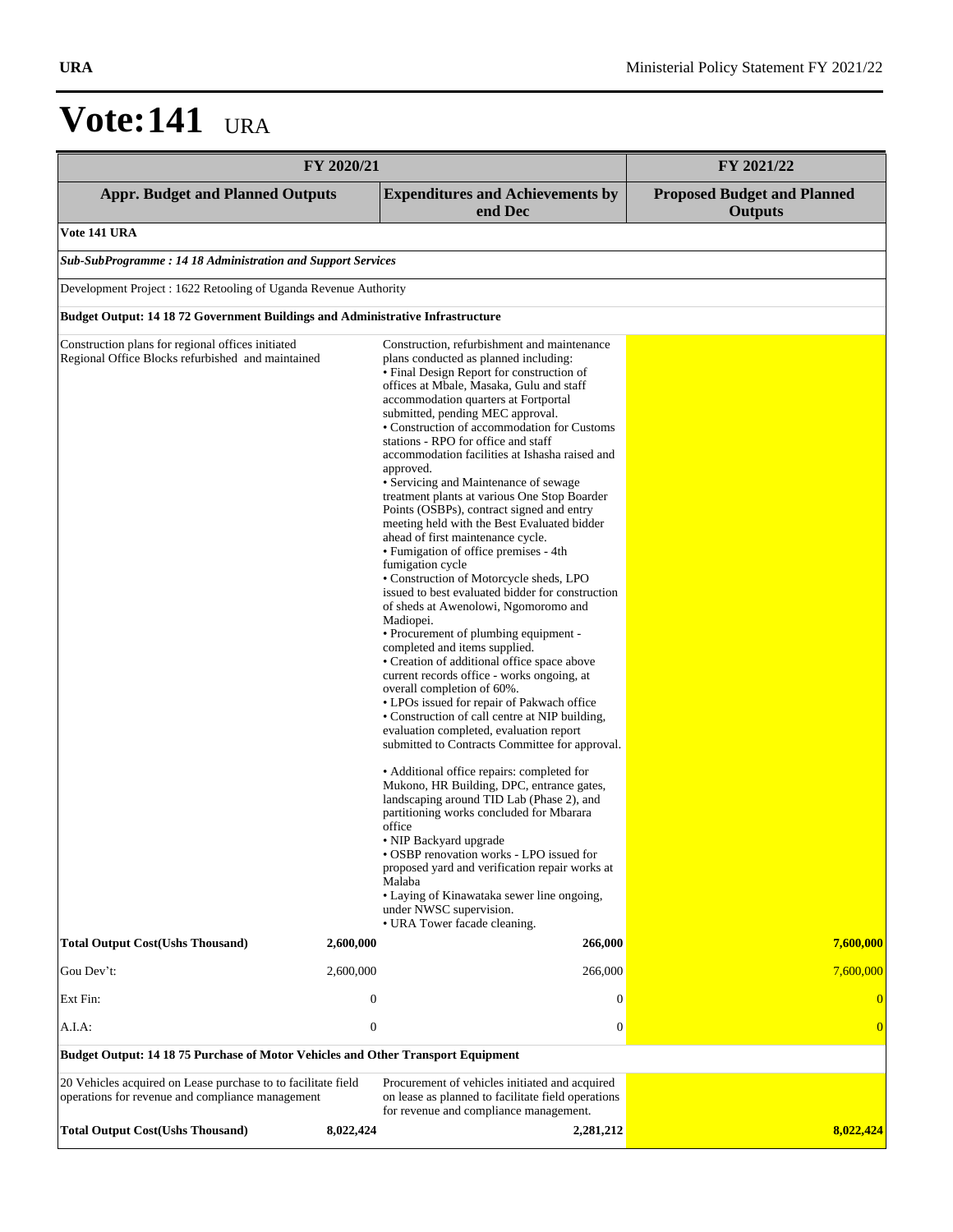| Gou Dev't:                                                                                                                                                                                              | 8,022,424      | 2,281,212                                                                                                                                                                                                                                                                                                                                                                                                        | 8,022,424      |
|---------------------------------------------------------------------------------------------------------------------------------------------------------------------------------------------------------|----------------|------------------------------------------------------------------------------------------------------------------------------------------------------------------------------------------------------------------------------------------------------------------------------------------------------------------------------------------------------------------------------------------------------------------|----------------|
| Ext Fin:                                                                                                                                                                                                | $\mathbf{0}$   | $\theta$                                                                                                                                                                                                                                                                                                                                                                                                         |                |
| A.I.A:                                                                                                                                                                                                  | $\mathbf{0}$   | $\mathbf{0}$                                                                                                                                                                                                                                                                                                                                                                                                     |                |
| Budget Output: 14 18 76 Purchase of Office and ICT Equipment, including software                                                                                                                        |                |                                                                                                                                                                                                                                                                                                                                                                                                                  |                |
| implemented prioritizing the following;<br>operating & Maintain 1 ERP system<br>maintaining 1 Data Center<br>Licenses for Disaster Recovery (DR) & IT systems- 1 No.<br>Licenses & support for 1 E-Tax2 |                | Purchase & Maintenance of IT equipment and related licenses Plans for procurement of ICT equipment are<br>on-going.<br>Conducted preventive maintenance of the IT<br>enduser points (Laptops, Desktops) and Data<br>center operational systems. (Fire supression,<br>cooling system).                                                                                                                            |                |
| <b>Total Output Cost(Ushs Thousand)</b>                                                                                                                                                                 | 32,917,272     | 4,308,476                                                                                                                                                                                                                                                                                                                                                                                                        | 27,917,272     |
| Gou Dev't:                                                                                                                                                                                              | 32,917,272     | 4,308,476                                                                                                                                                                                                                                                                                                                                                                                                        | 27,917,272     |
| Ext Fin:                                                                                                                                                                                                | $\overline{0}$ | $\Omega$                                                                                                                                                                                                                                                                                                                                                                                                         |                |
| A.I.A:                                                                                                                                                                                                  | $\mathbf{0}$   | $\mathbf{0}$                                                                                                                                                                                                                                                                                                                                                                                                     | $\overline{0}$ |
| Budget Output: 14 18 78 Purchase of Office and Residential Furniture and Fittings                                                                                                                       |                |                                                                                                                                                                                                                                                                                                                                                                                                                  |                |
| Assorted Furniture and Fittings procured that include at least<br>40 units of work stations, credenzas and reception chairs/tables<br>etc                                                               |                | Purchase of Office and residential furniture and<br>Fittings conducted as planned including:<br>• Terms of Reference (ToRs) for repairs to<br>office furniture at Mbale office raised.<br>• Repair of office furniture (drawers) done for<br>Mukono office<br>• Request for budgetary re-allocation to allow<br>for procurement of upcountry stations<br>(UGX-765m) submitted - pending approval<br>from MOFPED. |                |
| <b>Total Output Cost(Ushs Thousand)</b>                                                                                                                                                                 | 50,000         | 282,000                                                                                                                                                                                                                                                                                                                                                                                                          | 654,000        |
| Gou Dev't:                                                                                                                                                                                              | 50,000         | 282,000                                                                                                                                                                                                                                                                                                                                                                                                          | 654,000        |
| Ext Fin:                                                                                                                                                                                                | $\overline{0}$ | $\Omega$                                                                                                                                                                                                                                                                                                                                                                                                         |                |
| A.I.A:                                                                                                                                                                                                  | $\mathbf{0}$   | $\Omega$                                                                                                                                                                                                                                                                                                                                                                                                         | $\overline{0}$ |

## **X. Vote Challenges and Plans To Improve Performance**

### **Vote Challenges**

No integration between e-tax and some Government systems also hinders 3rd party Data verification Increasing globalization and the need to position URA to ably cope with the effects ( regional integration and the protocols that affect tax revenue when implemented and complex international taxation among others) URA is required to collect Government fees but inadequate budget for staff structure and IT resources for this. Requirement to continuously upgrade the IT systems to match the business requirements Inadequate financing to support compliance management efficiency Informality of the Ugandan economy ( approximately 51% informal ) posing revenue mobilisation challenges Small taxable GDP ( i.e Agriculture is over 21% of GDP) while the service sector that contributes is now impacted by Covid -19.

### **Plans to improve Vote Performance**

- Implement a comprehensive data management program
- Implement comprehensive stakeholder collaboration program
- Implement governance enhancement program
- Implement Integrity Enhancement Program
- Implement Structural review to align with modern revenue administration
- Implement a comprehensive staff capacity improvement program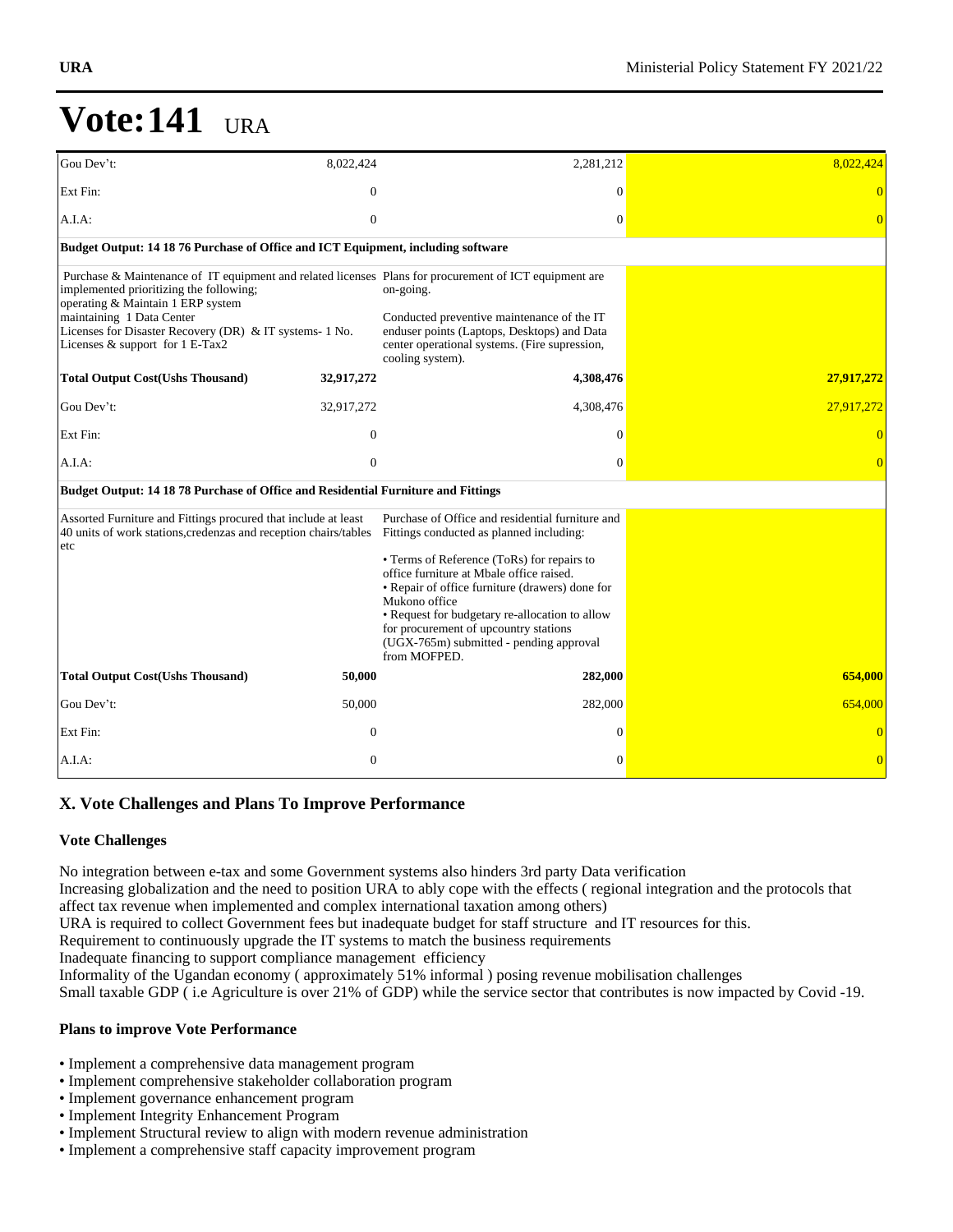### Implement Integrity Enhancement Program  $V_{\alpha}$ to align with modern review to align with modern revenue administration with modern revenue administration  $V_{\alpha}$ **Vote:141** URA

## **XI Off Budget Support**

#### **Table 11.1 Off-Budget Support by Project**

N/A

## **XII. Vote Cross Cutting Policy And Other Budgetary Issues**

### **Table 12.1: Cross- Cutting Policy Issues**

| <b>Issue Type:</b>                  | <b>HIV/AIDS</b>                                                                                                                                                                                                      |
|-------------------------------------|----------------------------------------------------------------------------------------------------------------------------------------------------------------------------------------------------------------------|
| Objective:                          | Improve support to staff and their family members affected with HIV/AIDS                                                                                                                                             |
| <b>Issue of Concern:</b>            | Issue of Concern: Requirement for extra financial support over and above the general medical<br>insurance to cater for staff and their family members affected by HIV/AIDS to cover unforeseen<br>infection effects. |
| <b>Planned Interventions:</b>       | Provide a special fund to cater for staff and their family members affected with HIV/AIDS.                                                                                                                           |
| <b>Budget Allocation (Billion):</b> | 0.500                                                                                                                                                                                                                |
| <b>Performance Indicators:</b>      | Amount of money allocated from MTEF to support staff and their families                                                                                                                                              |
| <b>Issue Type:</b>                  | Gender                                                                                                                                                                                                               |
| Objective:                          | Promote Gender responsiveness<br><b>Promote Gender Sensitivity</b>                                                                                                                                                   |
| <b>Issue of Concern:</b>            | Gap in Gender responsiveness                                                                                                                                                                                         |
| <b>Planned Interventions:</b>       | Conduct sensitizations on sexual harassments                                                                                                                                                                         |
| <b>Budget Allocation (Billion):</b> | 0.100                                                                                                                                                                                                                |
| <b>Performance Indicators:</b>      | No. of Gender responsive interventions held                                                                                                                                                                          |
| <b>Issue Type:</b>                  | <b>Enviroment</b>                                                                                                                                                                                                    |
| Objective:                          | Improve staff knowledge on preserving the environment                                                                                                                                                                |
| <b>Issue of Concern:</b>            | Some staff do not appreciate the importance of preserving the environment                                                                                                                                            |
| <b>Planned Interventions:</b>       | • Conduct 4 sensitizations to staff on environmental protection<br>• Procure sanitary and disposal services                                                                                                          |
| <b>Budget Allocation (Billion):</b> | 0.885                                                                                                                                                                                                                |

#### **XIII. Personnel Information**

### **Table 13.1 Staff Establishment Analysis**

| <b>Title</b>   | <b>Salary Scale</b> | <b>Number Of Approved Positions</b> | Number Of Filled Positions |
|----------------|---------------------|-------------------------------------|----------------------------|
| <b>OFFICER</b> | IOFF 3              | 463                                 |                            |
| <b>OFFICER</b> | IOFF 4              | 40                                  |                            |
| MANAGER.       | RO4 1               |                                     |                            |
| <b>MANAGER</b> | RO43                |                                     |                            |

**Performance Indicators:** Number of environment protection interventions implemented